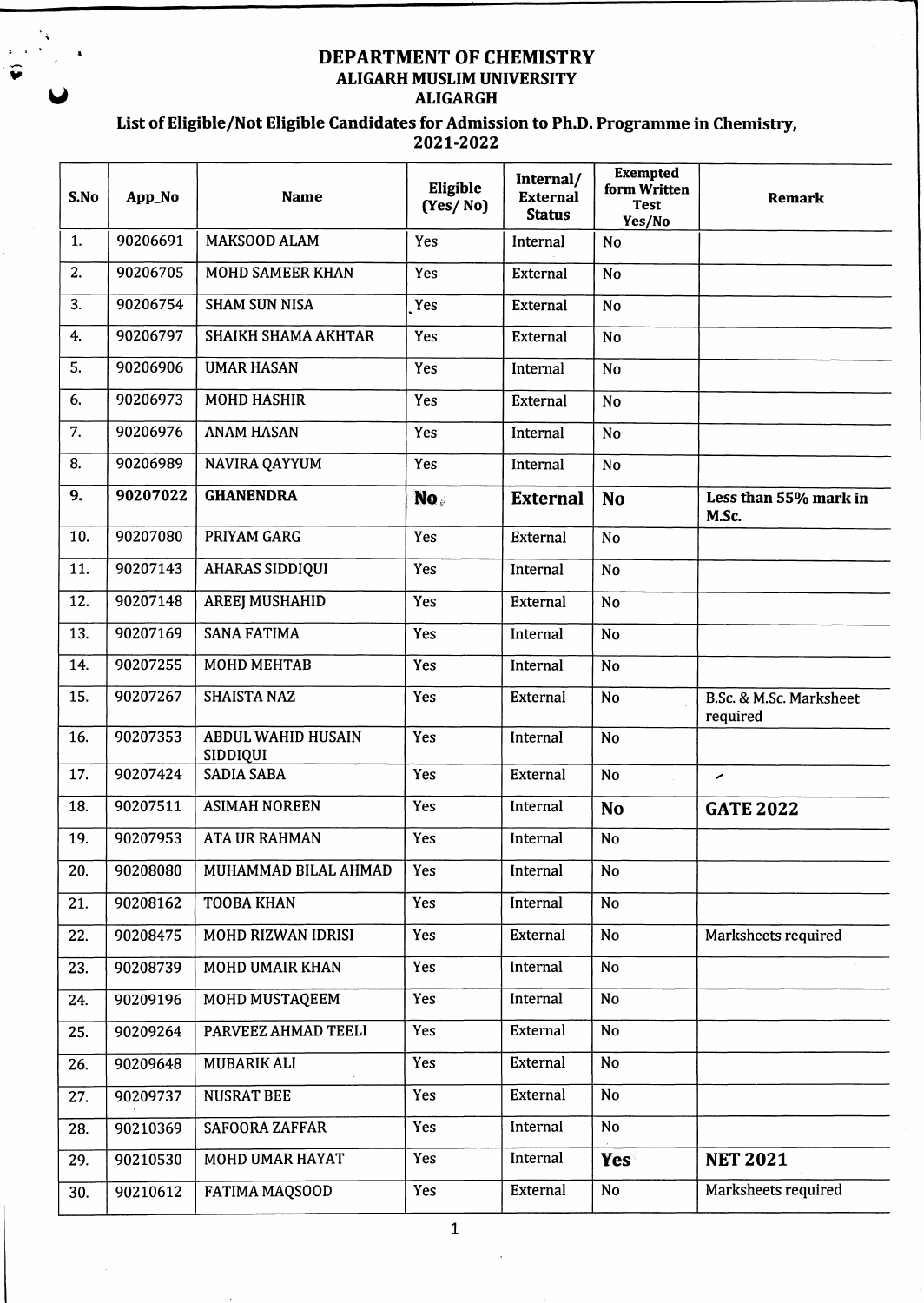#### **DEPARTMENT OF CHEMISTRY v ALIGARH MUSLIM UNIVERSITY y ALIGARGH**

| S.No | App_No   | <b>Name</b>                               | Eligible<br>(Yes/No) | Internal/<br><b>External</b><br><b>Status</b> | <b>Exempted</b><br>form Written<br><b>Test</b><br>Yes/No | Remark                          |
|------|----------|-------------------------------------------|----------------------|-----------------------------------------------|----------------------------------------------------------|---------------------------------|
| 31.  | 90210685 | <b>MARIYAM SANIYA</b>                     | Yes                  | Internal                                      | N <sub>0</sub>                                           |                                 |
| 32.  | 90211365 | <b>MOHD TARIQUE</b>                       | Yes                  | Internal                                      | <b>No</b>                                                |                                 |
| 33.  | 90211864 | <b>ALISHA FAZIL</b>                       | <b>No</b>            | <b>External</b>                               | <b>No</b>                                                | M.Sc. - 2022                    |
| 34.  | 90211967 | <b>ANIKA NAZ</b>                          | Yes                  | External                                      | No                                                       |                                 |
| 35.  | 90212165 | <b>AFREEN AHTESHAM</b><br><b>AHTESHAM</b> | No b                 | <b>Internal</b>                               | <b>No</b>                                                | M.Sc. - 2022                    |
| 36.  | 90212291 | MOHD KAMRAN KHAN                          | Yes                  | Internal                                      | <b>No</b>                                                |                                 |
| 37.  | 90212445 | <b>SHABENUR</b>                           | Yes                  | <b>External</b>                               | <b>No</b>                                                |                                 |
| 38.  | 90212651 | RAJA ABDUL BASIT                          | Yes                  | External                                      | <b>No</b>                                                |                                 |
| 39.  | 90212874 | <b>NUSRAT MAMOON</b>                      | No <sup>-</sup>      | <b>Internal</b>                               | <b>No</b>                                                | M.Sc. - 2022                    |
| 40.  | 90212926 | <b>MOHD SAJID</b>                         | Yes                  | External                                      | <b>No</b>                                                |                                 |
| 41.  | 90213550 | <b>SONISH RASHID</b>                      | Yes                  | Internal                                      | <b>No</b>                                                |                                 |
| 42.  | 90213615 | <b>SHAGUFA SHAHEEN</b>                    | Yes                  | External                                      | <b>No</b>                                                |                                 |
| 43.  | 90213639 | TAHIR AHMAD MIR                           | Yes                  | External                                      | No                                                       |                                 |
| 44.  | 90213640 | MOHAMMAD SHAHID KHAN                      | Yes                  | External                                      | N <sub>o</sub>                                           |                                 |
| 45.  | 90214067 | <b>VAISHALI SINGH</b>                     | Yes                  | External                                      | No                                                       |                                 |
| 46.  | 90214198 | <b>TARUL VARSHNEY</b>                     | Yes                  | External                                      | <b>No</b>                                                |                                 |
| 47.  | 90214459 | <b>ISHFAQ AHMAD BHAT</b>                  | Yes                  | Internal                                      | No                                                       |                                 |
| 48.  | 90214867 | <b>SAMAN SHAHEEN</b>                      | Yes                  | External                                      | <b>No</b>                                                | <b>GATE 2022</b>                |
| 49.  | 90215326 | MD ABU SHAHYN ISLAM                       | Yes                  | Internal                                      | No                                                       |                                 |
| 50.  | 90215474 | <b>FARHEEN ANSARI</b>                     | Yes                  | Internal                                      | No                                                       |                                 |
| 51.  | 90215566 | ZOHA WARSI                                | Yes                  | External                                      | No                                                       |                                 |
| 52.  | 90215675 | <b>RUBINA</b>                             | Yes                  | External                                      | No                                                       |                                 |
| 53.  | 90216031 | <b>ZEESHAN AHMED</b>                      | Yes                  | Internal                                      | <b>No</b>                                                |                                 |
| 54.  | 90216493 | MOHD ISHTIAQ                              | Yes                  | External                                      | No                                                       | Marksheet required              |
| 55.  | 90216709 | <b>SYED MUHSIN HUSSAIN</b>                | Yes                  | External                                      | No                                                       |                                 |
| 56.  | 90216716 | RIZWANA ZAINAB                            | Yes                  | External                                      | <b>No</b>                                                |                                 |
| 57.  | 90217211 | <b>ANAS</b>                               | Yes                  | <b>External</b>                               | <b>No</b>                                                | <b>B.Sc. Marksheet required</b> |
| 58.  | 90217797 | <b>SAIF ALI</b>                           | Yes                  | Internal                                      | <b>No</b>                                                |                                 |
| 59.  | 90218065 | <b>ABDULLAH TAHIR</b>                     | Yes                  | Internal                                      | No                                                       |                                 |
| 60.  | 90218331 | SANJAY                                    | Yes                  | <b>External</b>                               | No                                                       | <b>B.Sc. Marksheet required</b> |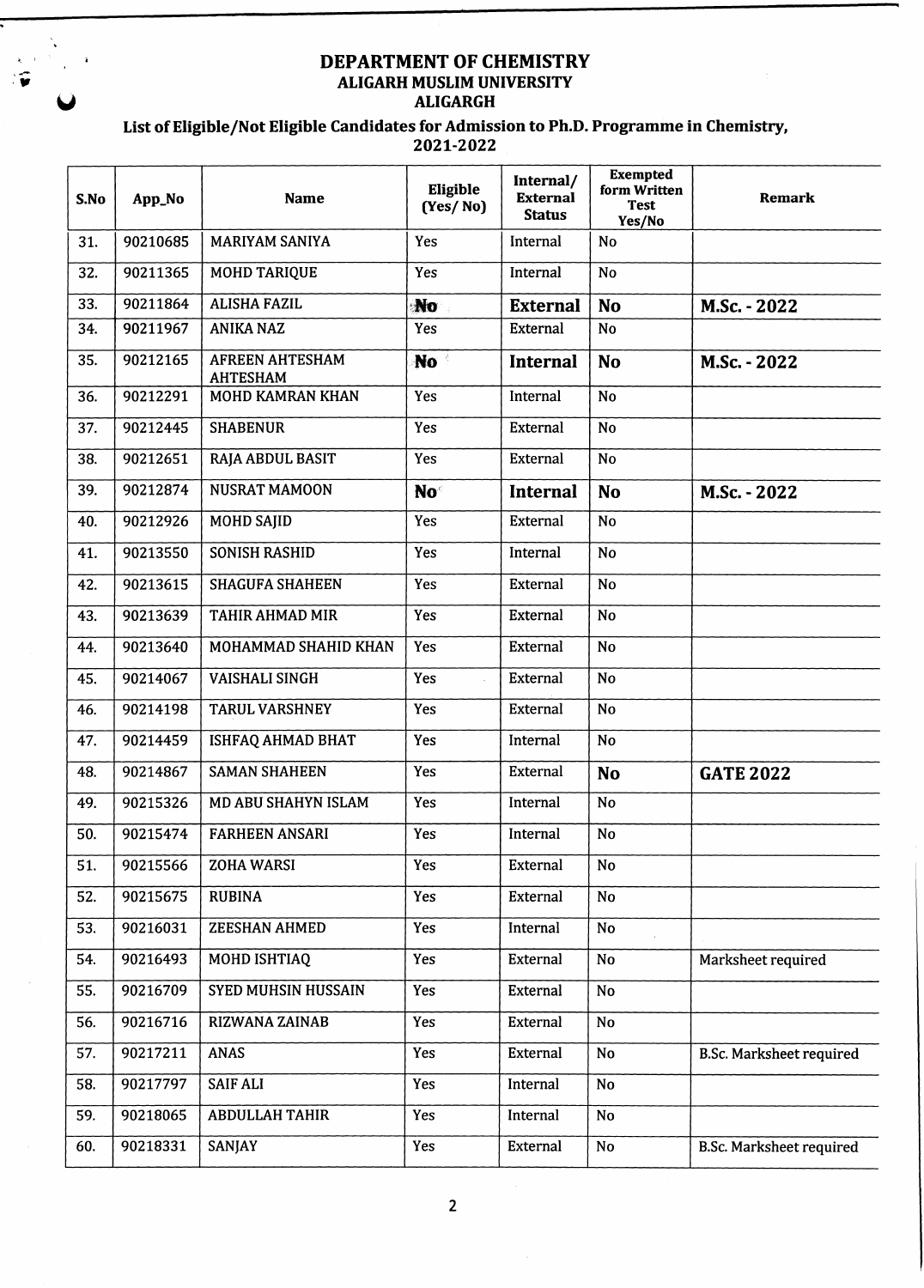# **DEPARTMENT OF CHEMISTRY ALIGARH MUSLIM UNIVERSITY ALIGARGH**

| S.No | App_No   | <b>Name</b>            | Eligible<br>(Yes/No) | Internal/<br><b>External</b><br><b>Status</b> | <b>Exempted</b><br>form Written<br><b>Test</b><br>Yes/No | <b>Remark</b>                   |
|------|----------|------------------------|----------------------|-----------------------------------------------|----------------------------------------------------------|---------------------------------|
| 61.  | 90218447 | <b>AMAN SHARMA</b>     | Yes                  | Internal                                      | <b>Yes</b>                                               | <b>GATE 2021</b>                |
| 62.  | 90218482 | MUSAIB YOUSUF WANI     | Yes                  | External                                      | <b>No</b>                                                | <b>GATE 2022</b>                |
| 63.  | 90218932 | <b>AHMAD FARAZ</b>     | Yes                  | External                                      | N <sub>o</sub>                                           |                                 |
| 64.  | 90219163 | <b>AFSANA KHATOON</b>  | Yes                  | <b>External</b>                               | <b>No</b>                                                |                                 |
| 65.  | 90219771 | MOHMMAD RAJA           | Yes                  | External                                      | N <sub>o</sub>                                           |                                 |
| 66.  | 90220028 | <b>MD NADIM AKHTAR</b> | Yes                  | Internal                                      | Yes $\epsilon$                                           | <b>GATE 2021</b>                |
| 67.  | 90220255 | <b>SHABNAM PARVEEN</b> | Yes                  | External                                      | No                                                       | Marksheet required              |
| 68.  | 90220445 | <b>TAIBA RASHID</b>    | Yes                  | External                                      | <b>No</b>                                                |                                 |
| 69.  | 90220744 | <b>SUBEBA ASAD</b>     | Yes                  | Internal                                      | <b>No</b>                                                |                                 |
| 70.  | 90221255 | <b>ALMAS ISHAQUE</b>   | Yes                  | Internal                                      | <b>No</b>                                                |                                 |
| 71.  | 90222015 | <b>SAMREEN SAIFI</b>   | Yes                  | Internal                                      | N <sub>o</sub>                                           |                                 |
| 72.  | 90222054 | <b>ABHISHEK YADAV</b>  | Yes                  | Internal                                      | Yes:                                                     | <b>GATE 2021</b>                |
| 73.  | 90222219 | <b>AYUSHI SINGH</b>    | Yes                  | External                                      | <b>No</b>                                                |                                 |
| 74.  | 90222234 | <b>MOHD SAMEER</b>     | Yes                  | Internal                                      | N <sub>o</sub>                                           |                                 |
| 75.  | 90222261 | <b>ATIF AFROZ</b>      | Yes                  | Internal                                      | N <sub>o</sub>                                           |                                 |
| 76.  | 90223013 | MOHD ARBAZ TYAGI       | Yes                  | Internal                                      | <b>No</b>                                                |                                 |
| 77.  | 90223231 | <b>NAZIA SAEED</b>     | Yes                  | External                                      | <b>No</b>                                                |                                 |
| 78.  | 90223385 | AHMAD HABIB NOORANI    | Yes                  | Internal                                      | <b>Yes</b>                                               | <b>GATE 2021</b>                |
| 79.  | 90224080 | KUSHLENDRA KUMAR       | Yes                  | Internal                                      | N <sub>o</sub>                                           |                                 |
| 80.  | 90226597 | <b>SADIA KHAN</b>      | Yes                  | Internal                                      | No                                                       |                                 |
| 81.  | 90227065 | <b>UBAID SIDIQI</b>    | Yes                  | <b>External</b>                               | No                                                       |                                 |
| 82.  | 90228448 | <b>SHADAB ALAM</b>     | Yes                  | Internal                                      | No                                                       |                                 |
| 83.  | 90228942 | <b>ARMISH KHAN</b>     | Yes                  | Internal                                      | No                                                       | <b>B.Sc. Marksheet required</b> |
| 84.  | 90229187 | <b>SADDAM HUSAIN</b>   | Yes                  | Internal                                      | No                                                       | <b>B.Sc. Marksheet required</b> |
| 85.  | 90230656 | <b>ILTISHA SAIFI</b>   | Yes                  | External                                      | <b>No</b>                                                |                                 |
| 86.  | 90231541 | KM KHUSHBOO SHARMA     | Yes                  | External                                      | <b>No</b>                                                |                                 |
| 87.  | 90231659 | SHAILENDRA SHARMA      | Yes                  | External                                      | <b>No</b>                                                | <b>GATE 2022</b>                |
| 88.  | 90232154 | <b>RUHEEN KHAN</b>     | Yes                  | Internal                                      | No                                                       |                                 |
| 89.  | 90232219 | <b>BAHARUL ISLAM</b>   | Yes                  | Internal                                      | No                                                       | Marksheet required              |
| 90.  | 90232521 | SHAHID KAMAL           | Yes                  | Internal                                      | No                                                       |                                 |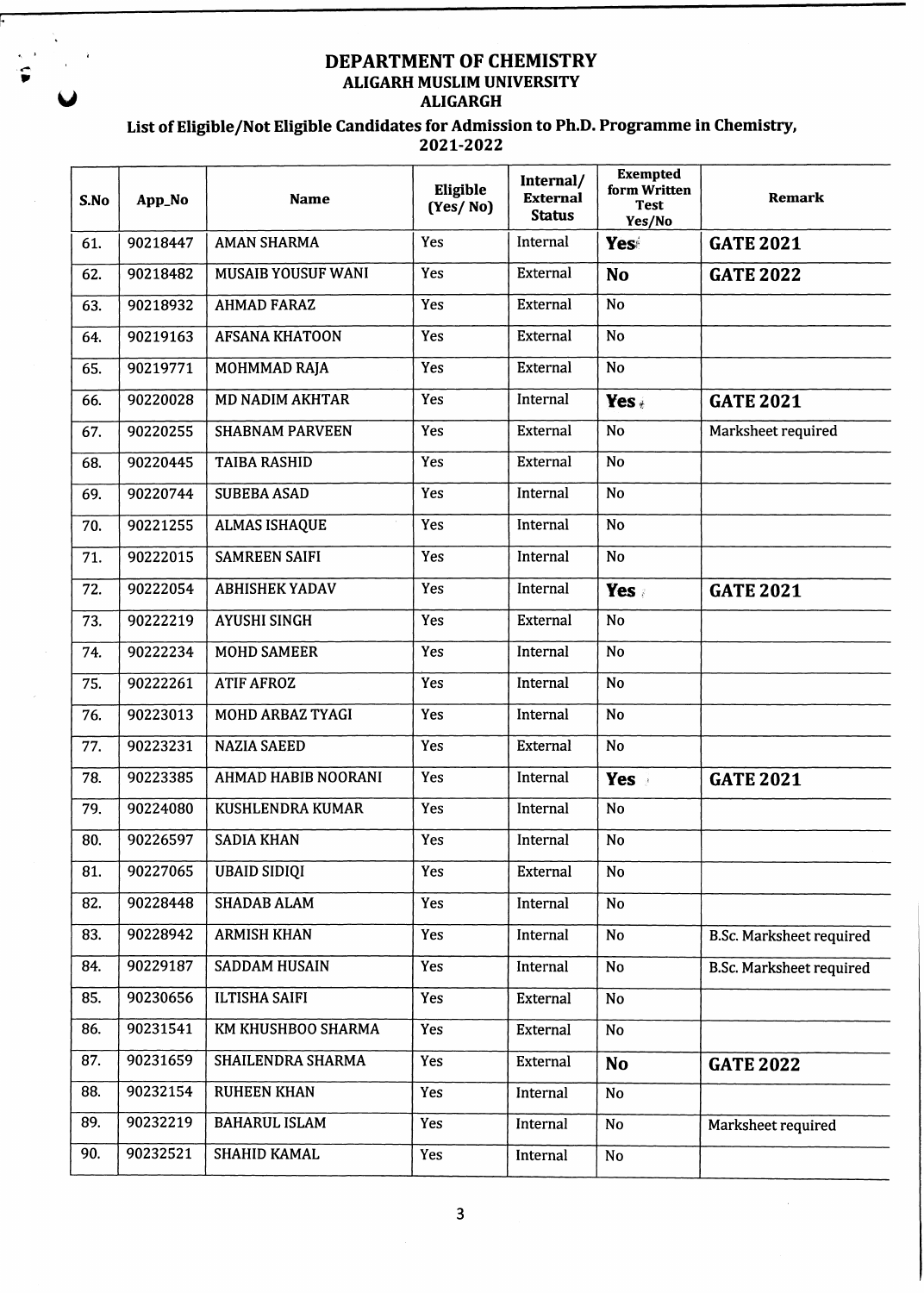## **DEPARTMENT OF CHEMISTRY ALIGARH MUSLIM UNIVERSITY g ALIGARGH**

| S.No | App_No   | <b>Name</b>                  | Eligible<br>(Yes/No) | Internal/<br><b>External</b><br><b>Status</b> | <b>Exempted</b><br>form Written<br><b>Test</b><br>Yes/No | <b>Remark</b>                   |
|------|----------|------------------------------|----------------------|-----------------------------------------------|----------------------------------------------------------|---------------------------------|
| 91.  | 90232931 | <b>MD AKBAR SHAH</b>         | Yes                  | Internal                                      | <b>No</b>                                                |                                 |
| 92.  | 90233877 | MOHD FAIZAN ALAM<br>SIDDIQUI | Yes                  | Internal                                      | No                                                       |                                 |
| 93.  | 90234496 | MOHAMMAD ARIF                | Yes                  | Internal                                      | <b>No</b>                                                |                                 |
| 94.  | 90235400 | <b>GAZALLA AKRAM</b>         | <b>No</b>            | <b>Internal</b>                               | <b>No</b>                                                | M.Sc. - 2022                    |
| 95.  | 90236260 | <b>ZULNURAIN KHAN</b>        | Yes                  | Internal                                      | <b>No</b>                                                |                                 |
| 96.  | 90236295 | <b>MOHD NAFEES</b>           | Yes                  | Internal                                      | N <sub>o</sub>                                           |                                 |
| 97.  | 90236484 | <b>RITU KUMARI</b>           | Yes                  | External                                      | No                                                       | Marksheet required              |
| 98.  | 90236579 | <b>RIYA RAJPUT</b>           | Yes                  | External                                      | <b>No</b>                                                |                                 |
| 99.  | 90237023 | <b>AZEEM ANSARI</b>          | Yes                  | Internal                                      | No                                                       |                                 |
| 100. | 90237091 | <b>MOHD MASRUR</b>           | Yes                  | Internal                                      | No                                                       | <b>B.Sc. Marksheet required</b> |
| 101. | 90237683 | <b>ZAHID NABI</b>            | Yes                  | External                                      | No                                                       |                                 |
| 102. | 90237745 | <b>SUMBUL RAZA</b>           | Yes                  | Internal                                      | <b>No</b>                                                |                                 |
| 103. | 90238516 | <b>INSHA AKBAR</b>           | Yes                  | Internal                                      | <b>No</b>                                                |                                 |
| 104. | 90238761 | PARTH AGRAWAL                | Yes                  | Internal                                      | No                                                       |                                 |
| 105. | 90238864 | <b>BHARATI</b>               | Yes                  | Internal                                      | <b>No</b>                                                |                                 |
| 106. | 90239224 | <b>UROOJ KHANAM</b>          | Yes                  | External                                      | N <sub>o</sub>                                           | <b>B.Sc. Marksheet required</b> |
| 107. | 90239688 | MOHAMMAD ZAID                | Yes                  | External                                      | Yes.                                                     | <b>IRF 2021</b>                 |
| 108. | 90240558 | <b>ABU TALHA</b>             | Yes                  | Internal                                      | No                                                       | <b>B.Sc. Marksheet required</b> |
| 109. | 90240612 | MD HEDAYATULLAH              | Yes                  | External                                      | No                                                       |                                 |
| 110. | 90241189 | <b>AZAM MALIK</b>            | Yes                  | Internal                                      | $\overline{No}$                                          |                                 |
| 111. | 90241405 | ZOHA FATIMA                  | Yes                  | External                                      | <b>No</b>                                                |                                 |
| 112. | 90241580 | <b>ABID MAJEED RATHER</b>    | Yes                  | External                                      | No                                                       |                                 |
| 113. | 90241850 | MOHD ARHAM KHAN              | Yes                  | Internal                                      | No                                                       |                                 |
| 114. | 90241885 | WAZEHA FATEMA                | Yes                  | External                                      | <b>No</b>                                                | <b>B.Sc. Marksheet required</b> |
| 115. | 90241991 | <b>INSHA LATIEF</b>          | Yes                  | External                                      | No                                                       | <b>B.Sc. Marksheet required</b> |
| 116. | 90242086 | <b>ASHWANI KUMAR</b>         | Yes                  | Internal                                      | No                                                       |                                 |
| 117. | 90242263 | SUPRIYA PRAJAPATI            | Yes                  | External                                      | No                                                       |                                 |
| 118. | 90242272 | NASRUDDIN ANSARI             | Yes                  | Internal                                      | <b>No</b>                                                | <b>B.Sc. Marksheet required</b> |
| 119. | 90242990 | <b>JUBER AHMED CHOUDHURY</b> | Yes                  | Internal                                      | No                                                       |                                 |
| 120. | 90243240 | MISBA UR REHMAN              | Yes                  | External                                      | <b>No</b>                                                |                                 |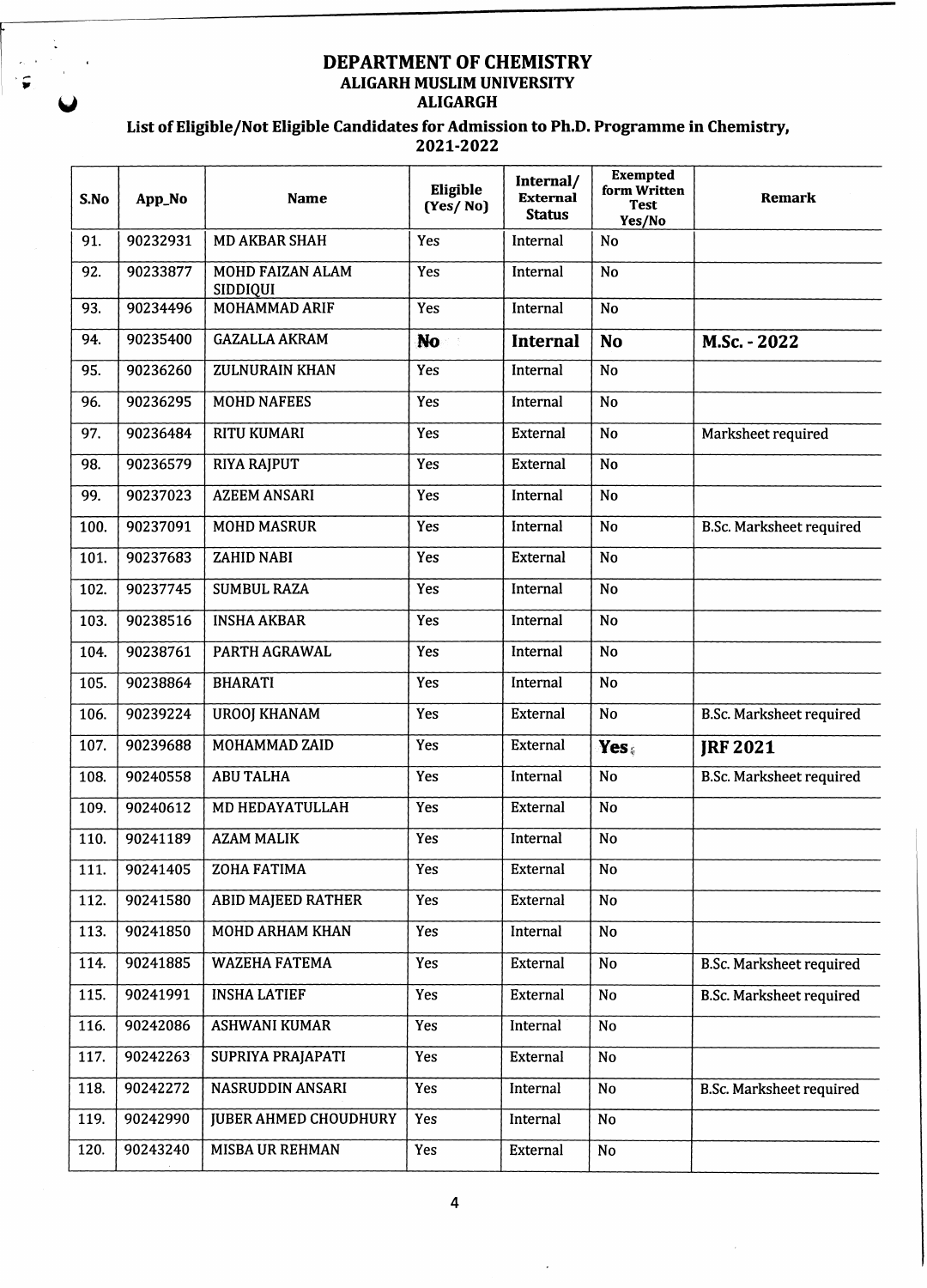## **DEPARTMENT OF CHEMISTRY ALIGARH MUSLIM UNIVERSITY ALIGARGH**

| S.No | App_No   | <b>Name</b>              | Eligible<br>(Yes/No) | Internal/<br><b>External</b><br><b>Status</b> | <b>Exempted</b><br>form Written<br><b>Test</b><br>Yes/No | <b>Remark</b>                       |
|------|----------|--------------------------|----------------------|-----------------------------------------------|----------------------------------------------------------|-------------------------------------|
| 121. | 90244629 | ISHFAQ MAJEED BHAT       | Yes                  | External                                      | No                                                       |                                     |
| 122. | 90244822 | <b>MANIZA SHEIKH</b>     | <b>No</b>            | <b>External</b>                               | <b>No</b>                                                | M.Sc. - 2022                        |
| 123. | 90245726 | <b>FAHMEEDA FATIMA</b>   | Yes                  | External                                      | N <sub>o</sub>                                           |                                     |
| 124. | 90246246 | <b>SHAZIA CHOUDHARY</b>  | Yes                  | External                                      | <b>No</b>                                                | B.Sc. & M.Sc. Marksheet<br>required |
| 125. | 90247645 | <b>MOHD MAZ</b>          | Yes                  | External                                      | No                                                       |                                     |
| 126. | 90247718 | SWETA RAJENDRA SINGH     | Yes                  | External                                      | <b>No</b>                                                |                                     |
| 127. | 90247810 | <b>AREEBA AZEEM</b>      | <b>No</b>            | <b>External</b>                               | <b>No</b>                                                | M.Sc. - 2022                        |
| 128. | 90247845 | <b>SHAYMA</b>            | Yes                  | External                                      | <b>No</b>                                                |                                     |
| 129. | 90248012 | <b>MOHSIN HASSAN</b>     | Yes                  | External                                      | <b>No</b>                                                | <b>GATE 2022</b>                    |
| 130. | 90248088 | <b>ABDUL RAZIQUE</b>     | Yes                  | External                                      | No                                                       | B.Sc. & M.Sc. Marksheet<br>required |
| 131. | 90248443 | <b>SHAHZEB BEG</b>       | Yes                  | Internal                                      | <b>No</b>                                                |                                     |
| 132. | 90248545 | <b>FAREEN UMAR</b>       | Yes                  | External                                      | <b>No</b>                                                | <b>B.Sc. Marksheet required</b>     |
| 133. | 90248570 | <b>AFTABEY ALAM</b>      | Yes                  | External                                      | <b>No</b>                                                |                                     |
| 134. | 90248640 | <b>MASROOR AMIN ITOO</b> | Yes                  | External                                      | <b>No</b>                                                |                                     |
| 135. | 90248790 | <b>AARIF NABI BHAT</b>   | Yes                  | External                                      | <b>No</b>                                                |                                     |
| 136. | 90248834 | <b>ROJULIA BISWAS</b>    | Yes                  | External                                      | <b>No</b>                                                |                                     |
| 137. | 90248895 | <b>AQUIF SULEMAN</b>     | Yes                  | Internal                                      | N <sub>o</sub>                                           |                                     |
| 138. | 90248940 | SYQA BANOO               | Yes                  | External                                      | <b>No</b>                                                |                                     |
| 139. | 90249235 | TERSEM RAJ BHADWAL       | Yes                  | External                                      | N <sub>o</sub>                                           |                                     |
| 140. | 90250665 | <b>AZAZ AHMED</b>        | Yes                  | Internal                                      | <b>No</b>                                                |                                     |
| 141. | 90250934 | <b>MOHD HASEEN</b>       | Yes                  | Internal                                      | No                                                       |                                     |
| 142. | 90251212 | <b>SEEMA SHAFIQ</b>      | Yes                  | External                                      | No                                                       |                                     |
| 143. | 90251313 | <b>IQRA AZAM</b>         | Yes                  | Internal                                      | <b>No</b>                                                |                                     |
| 144. | 90251381 | <b>IFRA KHANAM</b>       | No -                 | <b>Internal</b>                               | <b>No</b>                                                | <b>M.Sc. in Polymer Science</b>     |
| 145. | 90251606 | SHUMAILA MUMTAZ KHAN     | No                   | <b>Internal</b>                               | <b>No</b>                                                | M.Sc. - 2022                        |
| 146. | 90251811 | SHUMAILA HASAN           | Yes                  | External                                      | No                                                       |                                     |
| 147. | 90251853 | <b>BASREE</b>            | <b>No</b>            | Internal                                      | <b>No</b>                                                | <b>M.Sc. in Polymer Science</b>     |
| 148. | 90251916 | LUBINA FATMA             | Yes                  | Internal                                      | Yes                                                      | <b>GATE 2021</b>                    |
| 149. | 90251993 | <b>ASIF AFZAL</b>        | Yes                  | Internal                                      | <b>No</b>                                                |                                     |
| 150. | 90252120 | <b>ATIYA ZARIN</b>       | Yes                  | <b>External</b>                               | No.                                                      |                                     |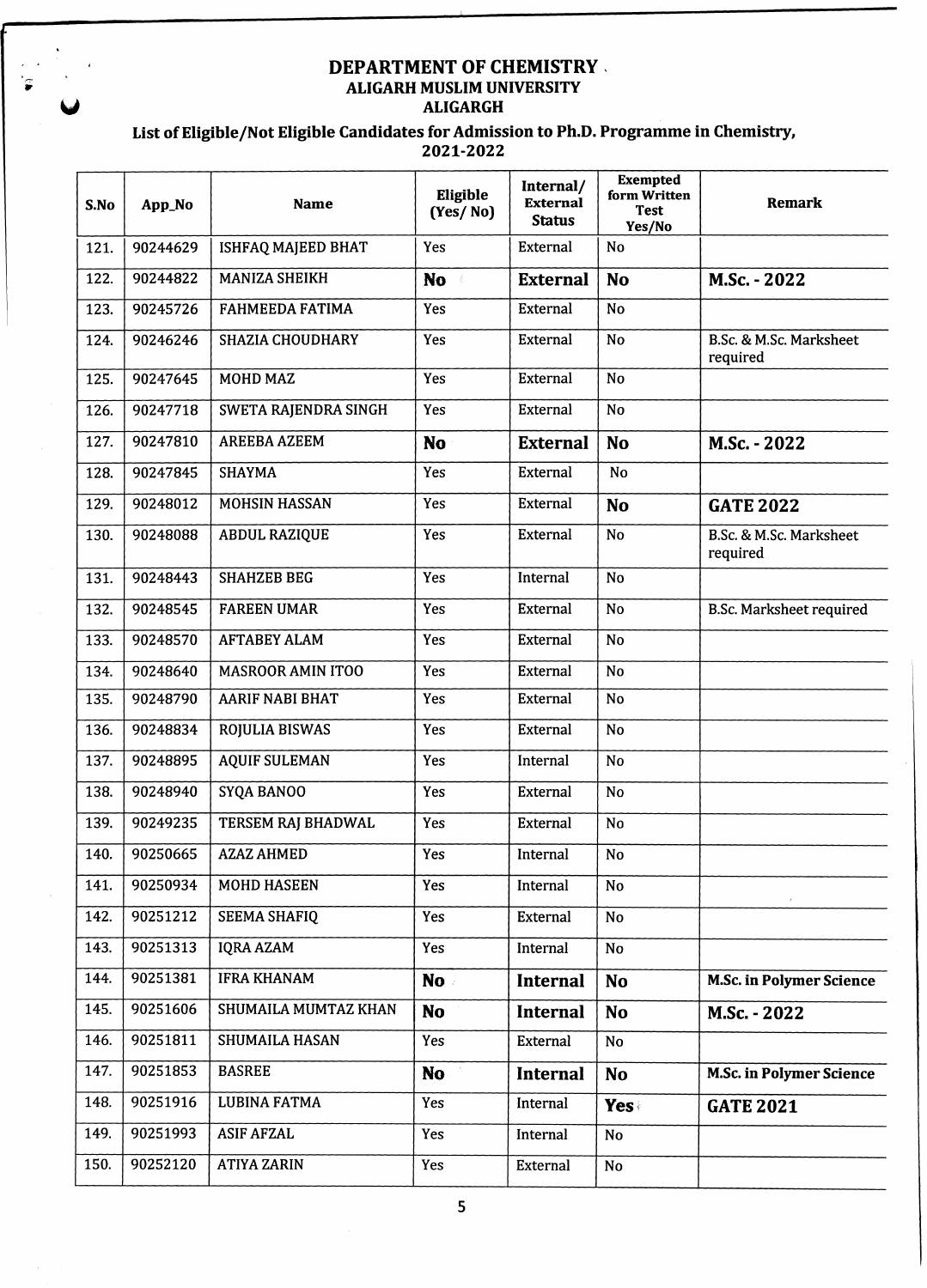# **DEPARTMENT OF CHEMISTRY ALIGARH MUSLIM UNIVERSITY ^ ALIGARGH**

 $\vec{x}$ 

| S.No | App_No   | <b>Name</b>                | Eligible<br>(Yes/No) | Internal/<br><b>External</b><br><b>Status</b> | <b>Exempted</b><br>form Written<br>Test<br>Yes/No | <b>Remark</b>                       |
|------|----------|----------------------------|----------------------|-----------------------------------------------|---------------------------------------------------|-------------------------------------|
| 151. | 90252555 | <b>SUMAILA FIRDOUS</b>     | Yes                  | External                                      | No                                                | <b>B.Sc. Marksheet required</b>     |
| 152. | 90253259 | <b>SAZID</b>               | Yes                  | Internal                                      | <b>No</b>                                         |                                     |
| 153. | 90253280 | <b>FARHAT BANO</b>         | Yes                  | External                                      | No                                                |                                     |
| 154. | 90253409 | <b>MOHD ATIF</b>           | Yes                  | Internal                                      | <b>No</b>                                         |                                     |
| 155. | 90253801 | <b>ASMAR ZAFAR</b>         | Yes                  | External                                      | <b>No</b>                                         | M.Sc. Marksheet required            |
| 156. | 90254181 | <b>SHAHEEN AFROZ</b>       | Yes                  | External                                      | <b>No</b>                                         |                                     |
| 157. | 90254495 | <b>IBTISAM FAROOQ BHAT</b> | Yes                  | External                                      | <b>No</b>                                         | <b>B.Sc. Marksheet required</b>     |
| 158. | 90254729 | <b>IMRAN SHAKOOR</b>       | Yes                  | External                                      | <b>No</b>                                         | B.Sc. & M.Sc. Marksheet<br>required |
| 159. | 90255064 | <b>MOHD SAQIB</b>          | Yes                  | Internal                                      | <b>No</b>                                         |                                     |
| 160. | 90255197 | <b>MOHAMMAD WASIF</b>      | Yes                  | Internal                                      | <b>No</b>                                         |                                     |
| 161. | 90255293 | SWARNIKA SHARMA            | No:                  | <b>External</b>                               | <b>No</b>                                         | M.Sc. - 2022                        |
| 162. | 90255466 | <b>SHOWKAT AHMAD BUDOO</b> | Yes                  | External                                      | <b>No</b>                                         | M.Sc. Marksheet required            |
| 163. | 90255612 | <b>MD AAMIR AFTAB</b>      | Yes                  | Internal                                      | No                                                |                                     |
| 164. | 90255614 | <b>MOHSIN ALI</b>          | <b>Yes</b>           | External                                      | Yes                                               | <b>GATE 2021</b>                    |
| 165. | 90255635 | <b>NIDA NASEEM</b>         | Yes                  | Internal                                      | <b>No</b>                                         |                                     |
| 166. | 90255699 | <b>NAZIFA NOOR</b>         | Yes                  | External                                      | <b>No</b>                                         |                                     |
| 167. | 90255715 | <b>MOHD JAHANGIR</b>       | Yes                  | External                                      | <b>No</b>                                         | <b>B.Sc. Marksheet required</b>     |
| 168. | 90255722 | <b>MOHD IRSHAD</b>         | Yes                  | Internal                                      | <b>No</b>                                         | <b>B.Sc. Marksheet required</b>     |
| 169. | 90255798 | <b>IMRAN SHAKOOR</b>       | Yes                  | External                                      | <b>No</b>                                         | B.Sc. Marksheet required            |
| 170. | 90255905 | SHEEBA CHOUDHARY           | Yes                  | External                                      | No                                                |                                     |
| 171. | 90255998 | MOHSIN RASHID TANTRAY      | Yes                  | External                                      | No                                                |                                     |
| 172. | 90257656 | <b>LAIBA KHAN</b>          | <b>No</b>            | <b>External</b>                               | <b>No</b>                                         | M.Sc. - 2022                        |
| 173. | 90261480 | SAIFUL ISLAM               | <b>No</b>            | <b>External</b>                               | <b>No</b>                                         | M.Sc. - 2022                        |
| 174. | 90266042 | FURQUAN AHMAD              | Yes                  | Internal                                      | No                                                |                                     |
| 175. | 90280013 | <b>OBAIDULLAH KHAN</b>     | Yes                  | External                                      | <b>No</b>                                         |                                     |
| 176. | 90282005 | <b>ASIMAH NOREEN</b>       | Yes                  | Internal                                      | No                                                |                                     |
| 177. | 90283593 | <b>AIMAN ZAFAR</b>         | Yes                  | Internal                                      | No                                                | <b>B.Sc. Marksheet required</b>     |
| 178. | 90285397 | <b>FATIMA HEYAT</b>        | Yes                  | External                                      | No                                                |                                     |
| 179. | 90290566 | SHABEEB USMANI             | Yes                  | Internal                                      | No                                                |                                     |
| 180. | 90294256 | <b>SHAYAN SIRAJ</b>        | Yes                  | Internal                                      | No                                                |                                     |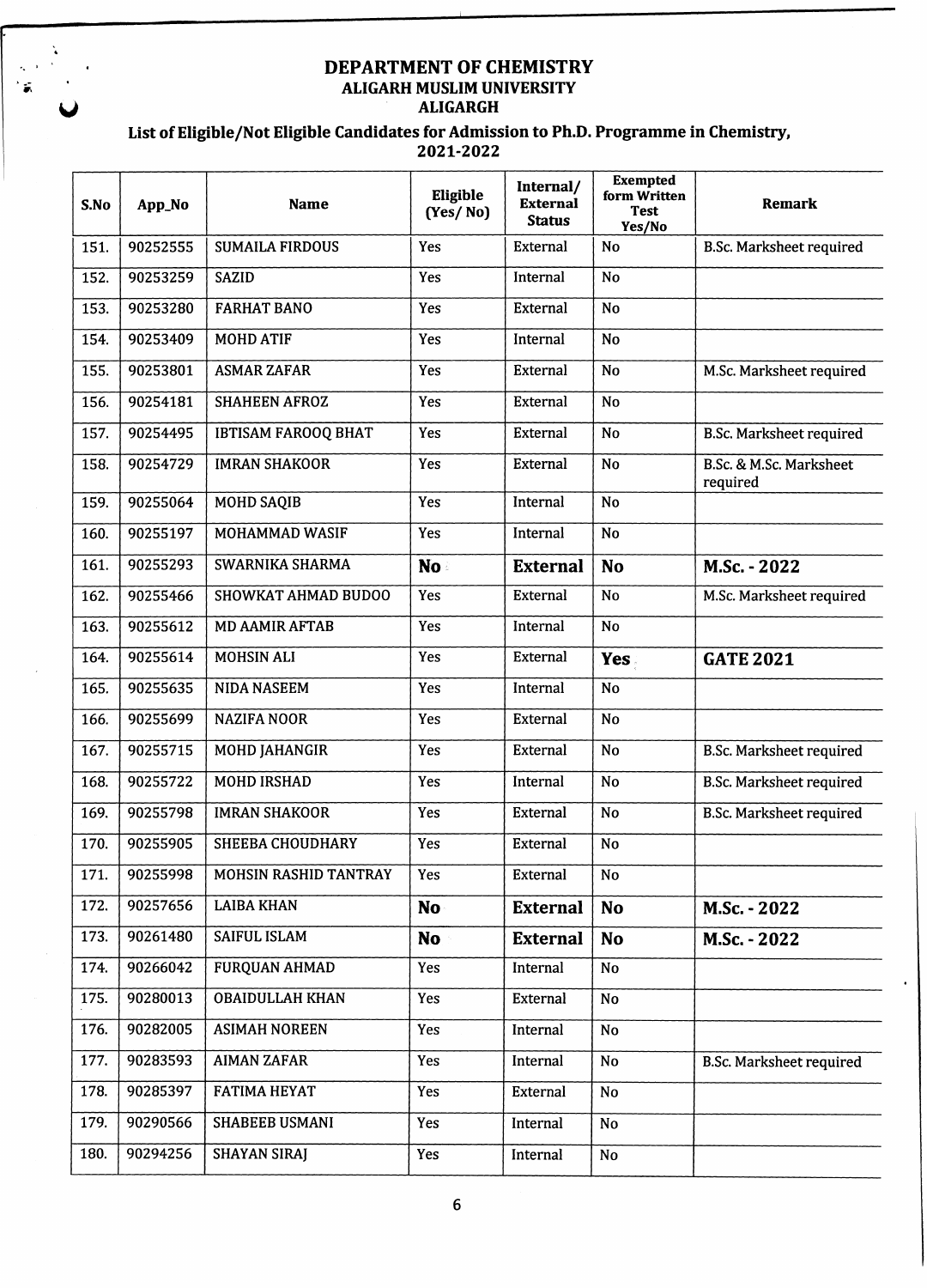## **DEPARTMENT OF CHEMISTRY ALIGARH MUSLIM UNIVERSITY y ALIGARGH**

| S.No | App_No   | <b>Name</b>                  | Eligible<br>(Yes/No)         | Internal/<br><b>External</b><br><b>Status</b> | <b>Exempted</b><br>form Written<br><b>Test</b><br>Yes/No | <b>Remark</b>                   |
|------|----------|------------------------------|------------------------------|-----------------------------------------------|----------------------------------------------------------|---------------------------------|
| 181. | 90295230 | <b>SAJIYA PERWEEN</b>        | Yes                          | Internal                                      | No                                                       |                                 |
| 182. | 90297768 | <b>RUMAISA YOUSUF SHEIKH</b> | Yes                          | External                                      | No                                                       |                                 |
| 183. | 90302051 | <b>UROOJ FATIMA</b>          | Yes                          | External                                      | No                                                       |                                 |
| 184. | 90302986 | <b>UZMA PARVEEN</b>          | Yes                          | External                                      | No                                                       |                                 |
| 185. | 90304391 | <b>AREEBA AHMAD</b>          | Yes                          | Internal                                      | No                                                       |                                 |
| 186. | 90304439 | <b>MARIYA KHATOON ANSARI</b> | <b>No</b>                    | <b>External</b>                               | No                                                       | M.Sc. - 2022                    |
| 187. | 90304557 | SHUBHANJALI CHOUDHARY        | Yes                          | External                                      | No                                                       | <b>GATE 2022</b>                |
| 188. | 90304644 | <b>MAHAMMUDA KHATUN</b>      | Yes                          | External                                      | N <sub>o</sub>                                           |                                 |
| 189. | 90305949 | <b>ANSAR UL HAQ</b>          | Yes                          | External                                      | <b>No</b>                                                |                                 |
| 190. | 90307651 | <b>ABSHAR AFROZ</b>          | Yes                          | External                                      | No                                                       | <b>B.Sc. Marksheet required</b> |
| 191. | 90308373 | <b>SABA SHAHID</b>           | Yes                          | External                                      | <b>No</b>                                                |                                 |
| 192. | 90309715 | <b>WASEEM RAJA</b>           | Yes                          | External                                      | <b>No</b>                                                |                                 |
| 193. | 90310402 | <b>RASHMI</b>                | No                           | <b>External</b>                               | <b>No</b>                                                | M.Sc. - 2022                    |
| 194. | 90311937 | <b>RAHMAT EHSAN</b>          | <b>No</b><br>$\mathcal{Z}_t$ | <b>External</b>                               | <b>No</b>                                                | M.Sc. - 2022                    |

**(Prof. M. Akram) Coordinator**

 $P$ . $r$ . $\circ$ 

**(Prof. M. Muneer)** Chairperson Department of Class A.M.U., Alless